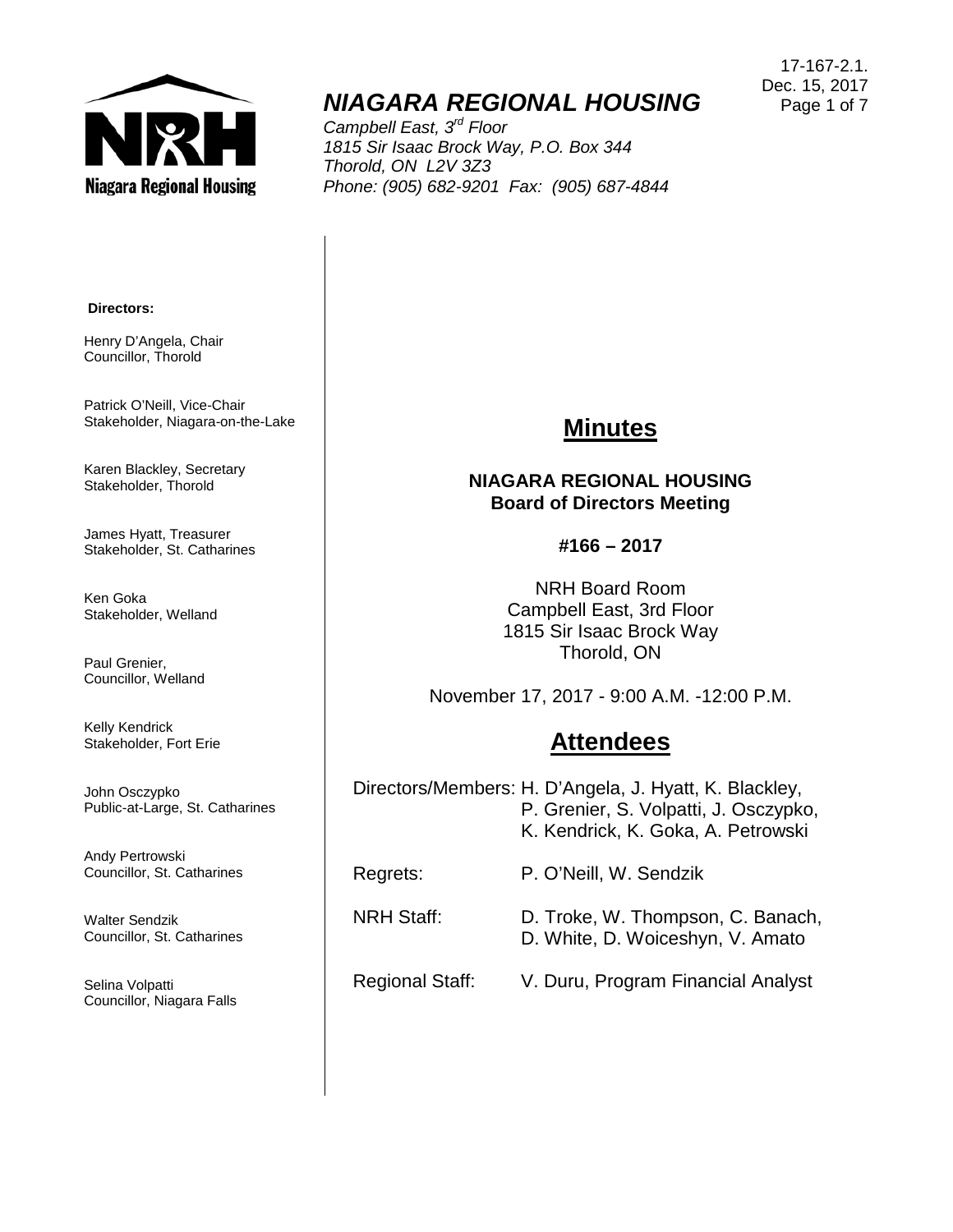### **1. Adoption of Agenda/Declaration of Conflict**

- Add Cladding Investigation as 4.5.
- Add National Housing Day under Other Business

*Moved by J. Hyatt Seconded by K. Blackley*

#### *That the revised agenda be ADOPTED.*

No conflicts were declared.

#### **2. Approval of Minutes**

2.1. Minutes of the October 20, 2017 Meeting

*Moved by S. Volpatti Seconded by K. Goka*

*That the revised minutes of the October 20, 2017 meeting be ADOPTED.* 

*CARRIED*

2.2. Business Arising

2.2.1. Carlton Street Development Update – 17-166-2.2.1.

2.2.2. Budget Snapshot of Carlton St. new Development – 17-166-2.2.2.

*Moved by A. Petrowski Seconded by S. Volpatti*

*That the NRH Board of Directors RECEIVE, reports 17-166-2.2.1., Carlton Street Development Update and 17-166-2.2.2., Budget Snapshot of Carlton St. new Development, for information.*

*CARRIED*

In future updates, staff was requested to include project timeline to date.

Action by: W. Pankratz

**3. Presentation** – not scheduled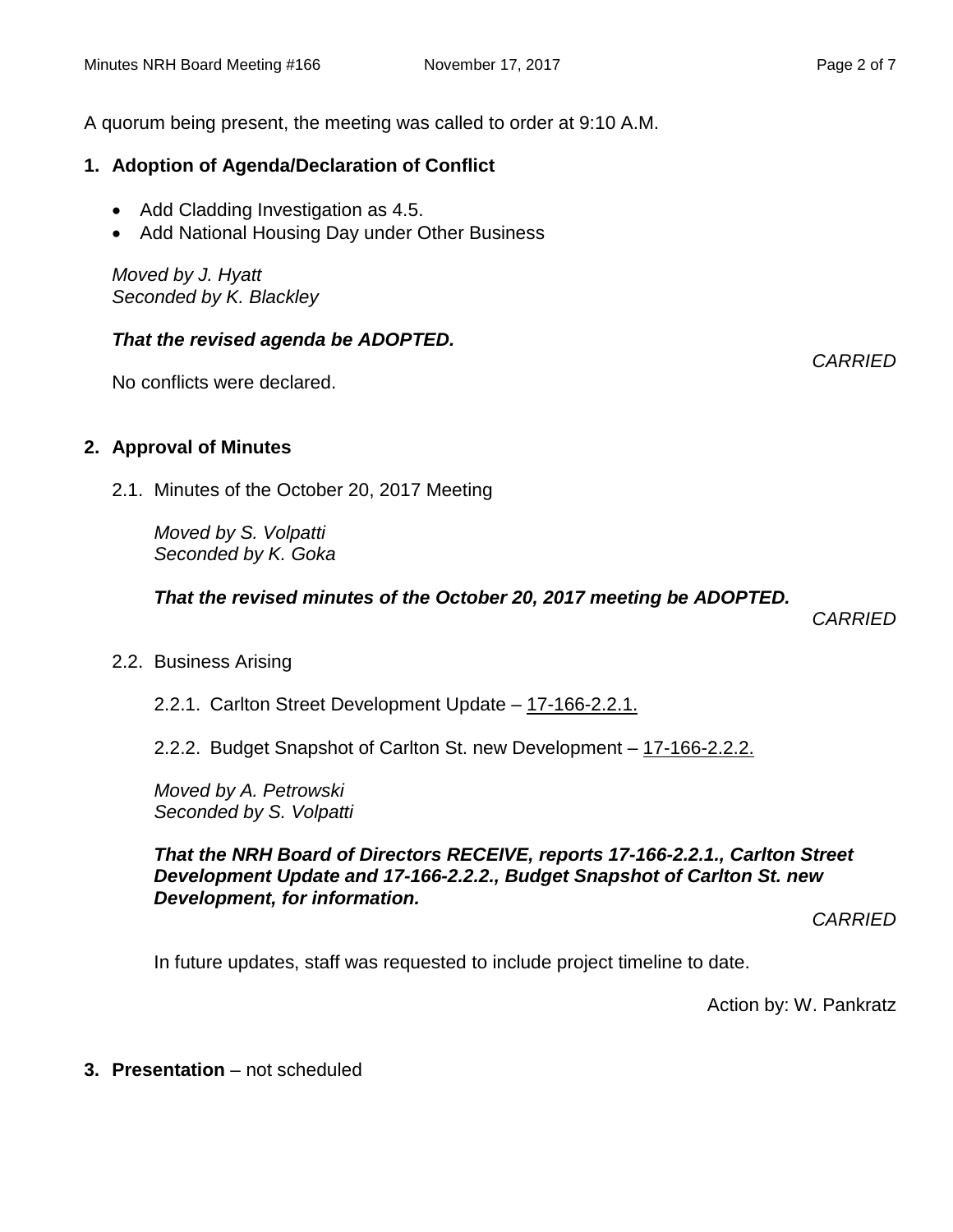#### **4. Staff Reports**

4.1. NRH 3<sup>rd</sup> Quarter Report to Board & Council July 1 to Sept. 1, 2017 – Report 17-166-4.1.

*Moved by P. Grenier Seconded by K. Kendrick*

*That Niagara Regional Housing Quarterly Report July 1 to September 30, 2017 be APPROVED and FORWARDED to the Public Health and Social Services Committee and subsequently to Regional and Municipal Councils for information.*

*CARRIED*

The CEO advised that he meets quarterly with the Service Manager Housing Company Network (SMHCN) consisting or representatives from Housing Services Corporation and counterparts in York, Peel, Durham and Halton. One of the items on their work plan is Provincial Policy regarding arrears. The current policy(s) promote high arrears; they are hoping to lobby for change.

Staff was requested to bring back SMHCN discussion on arrears to the Board.

Action by: CEO

Bring back comprehensive report start to finish on collections.

Action by: D. White

In future reports, add narrative before waitlist chart regarding programs that offer financial assistance with rent to applicants on the waiting list.

Action by: D. Woiceshyn

4.2. Review of Energy Efficiencies - Multi-Unit Building – 17-166-4.2.

*Moved by K. Blackley Seconded by J. Hyatt*

#### *That the Niagara Regional Housing (NRH) Board of Directors RECEIVES 17- 166-4.2., Review of Energy Efficiencies - Multi-Unit Building, for information.*

#### *CARRIED*

Staff advised that this report regarding 56% energy savings is only a single trial. Alternate energy efficiency measures are being monitored in other buildings to determine savings resulting from that particular method. Ultimately, the upgrade(s) determined to be the best investment will be combined in a single building and best method or combination of methods will be used in other buildings.

P. Grenier advised that AMO will provide free software for energy management.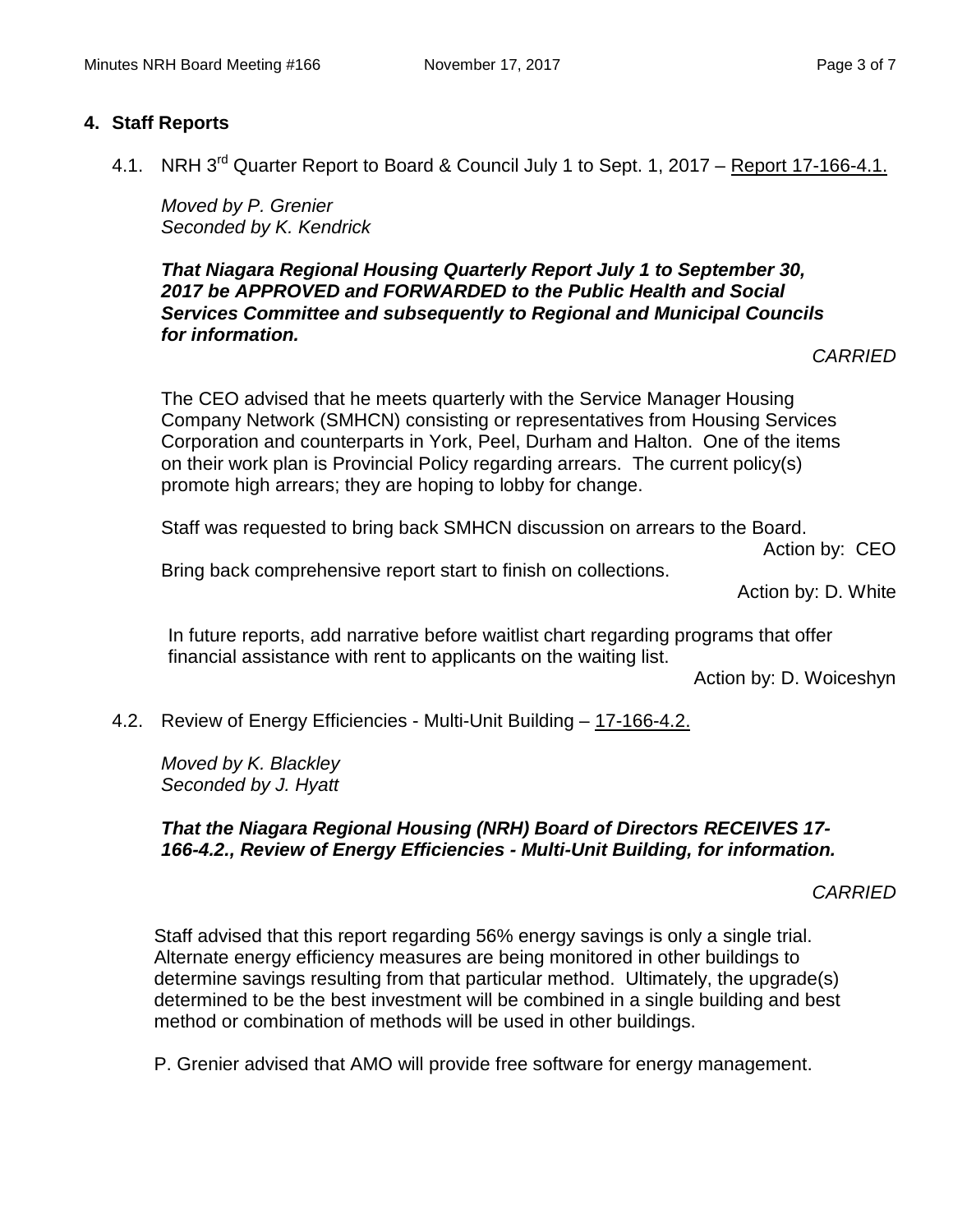4.3. Roach St. Update and Timeline – 17-166-4.3.

*Moved by S. Volpatti Seconded by P. Grenier*

#### *That the Niagara Regional Housing Board of Directors RECEIVES 17-166-4.3., Roach St. Update and Timeline*, *for information.*

*CARRIED*

A. Petrowski requested staff to forward him square footage for the 1 and 2 bedroom units.

Action by: C. Banach

4.4. Multi-Year Operating Budget – 17-166-4.4.

*Moved by S. Volpatti Seconded by J. Hyatt*

*That the Niagara Regional Housing Board of Directors RECEIVES 17-166-4.4., the proposed Multi-Year Operating Budget projections for 2019 and 2020, for information.*

*CARRIED*

4.5. Cladding Investigation

*Moved by S. Volpatti Seconded by K. Goka*

*That the Niagara Regional Housing Board of Directors RECEIVES 17-166-4.5., Cladding Investigation, for information.*

*CARRIED*

- 5. New Business no new business.
- 6. Chief Executive Officer's Report
	- 6.1. Financial Statements as at September 30, 2017 17-166-6.1.

*Moved by K. Blackley Seconded by K. Goka*

*That the NRH Board of Directors APPROVE the Financial Statements as at September 30, 2017.*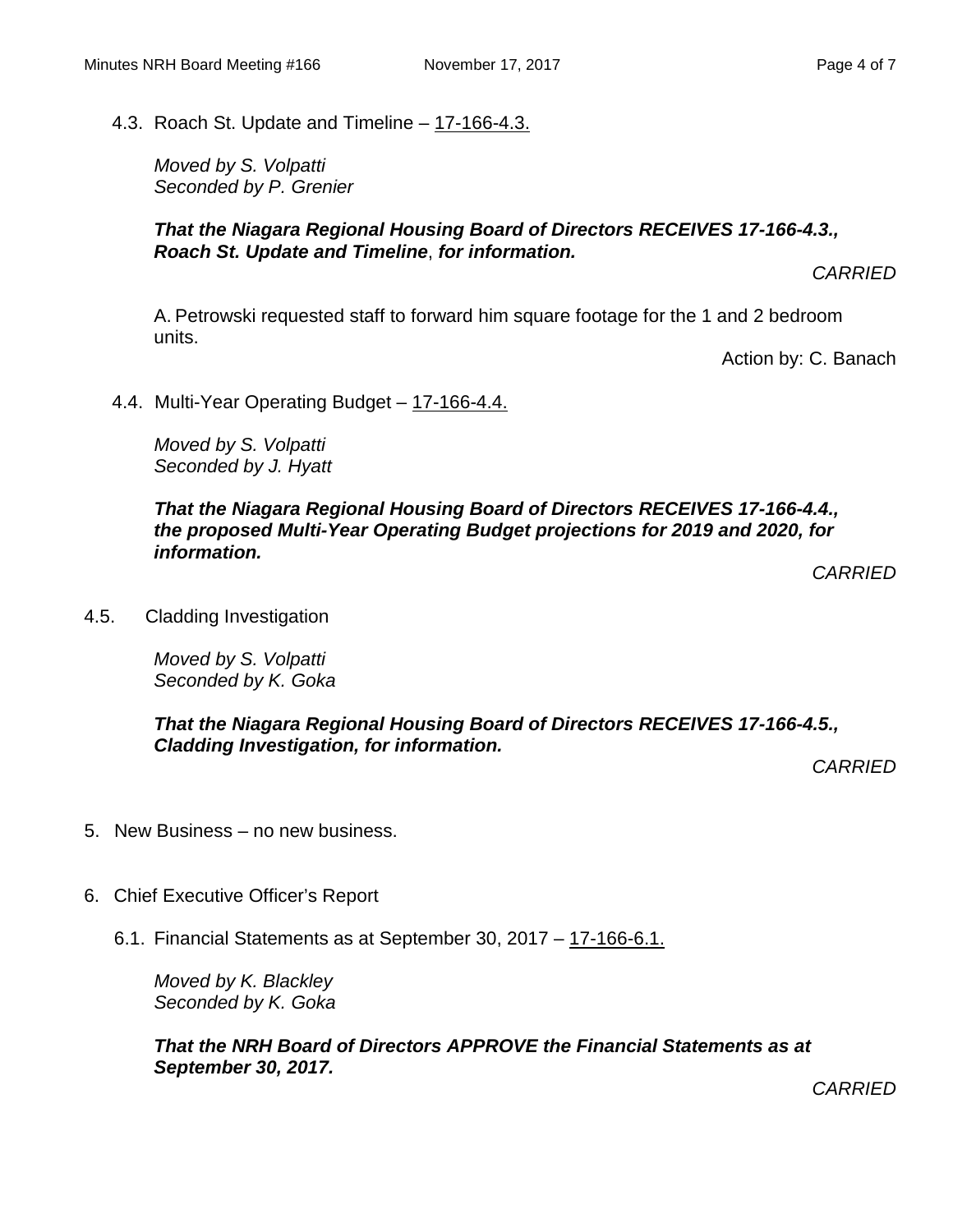V. Duru advised that NRH has met guidance by decreasing transfer to reserves (risk); therefore, any 2017 operational surplus is should be recommended for yearend transfer to NRH reserves

- 7. Committee/Advisory Group Meeting Minutes
	- 7.1. Tenant Advisory Group (TAG) 17-166-7.1.

*Moved by K. Blackley Seconded by A. Petrowski*

*That the NRH Board of Directors RECEIVE the TAG minutes of June 21, 2017, for information.*

*CARRIED*

#### **8. For Information**

No information/media/correspondence items.

#### 9. **Other Business**

9.1. National Housing Day

National Housing Day event will be held at the Niagara Region Native Centre, NOTL, 9:00 A.M. on November 22<sup>nd</sup>. The topic will be Streamlining Processes for New Development; W. Thompson asked those interested in attending, to please register.

#### **10. Closed Session –** 10:35 A.M.

With the exception of D. Troke and V. Amato all other staff left the meeting.

*Moved by J. Hyatt Seconded by P. Grenier*

*That the NRH Board of Directors MOVE INTO closed session to receive information of a confidential nature regarding security of property of the municipality or local board – NRH Insurance and a personal matter about an identifiable individual including municipal or local board employees – HR Item*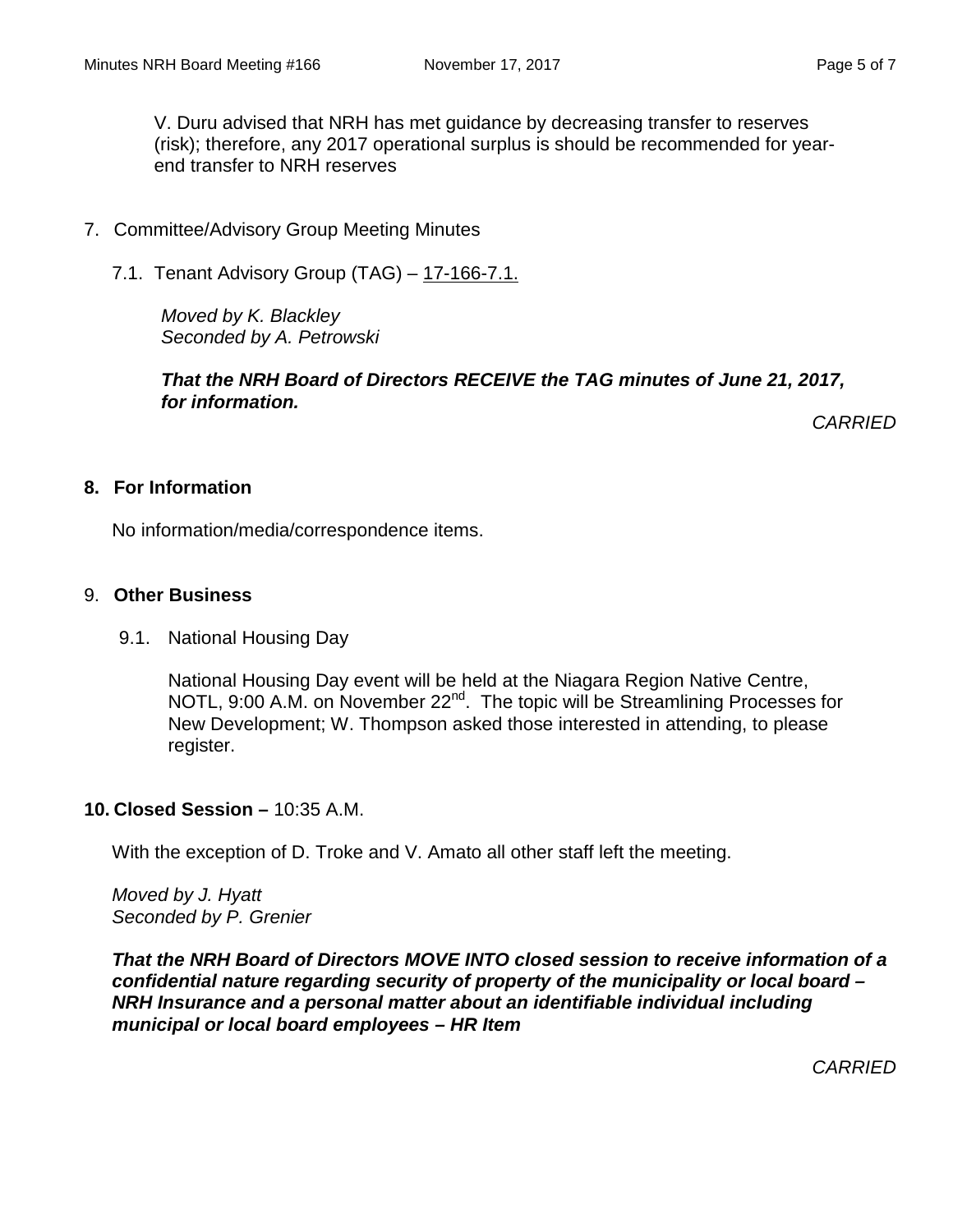*Moved by P. Grenier Seconded by S. Volpatti*

#### *That the meeting MOVE OUT of closed session*.

10.a *Moved by S. Volpatti Seconded by J. Osczypko*

#### *That the update on litigation be ADDED to the agenda as item 10.3.*

10.b. *Moved by S. Volpatti Seconded by J. Hyatt*

*That the NRH Board of Directors MOVE INTO closed session to receive information of a confidential nature regarding litigation or potential litigation, including matters before administrative tribunals, affecting the municipality or local board – Carlton St. Litigation Update*

10.3. Carlton St. Litigation Update 10.2. HR Item

D. Troke left the meeting at 11:10 A.M.

 $10.c. - 11:30 A.M.$ *Moved by P. Grenier Seconded by K. Kendrick*

#### *That the NRH Board of Directors RISE with report.*

10.d. *Moved by P. Grenier Seconded by K. Kendrick*

*That staff be DIRECTED to execute directions provided in closed session.*

*CARRIED*

### **11.Next Meetings**

December - TBD to receive Nominations Committee recommendations for new Directors, for submission to PHSS & Council.

*CARRIED*

*CARRIED*

*CARRIED*